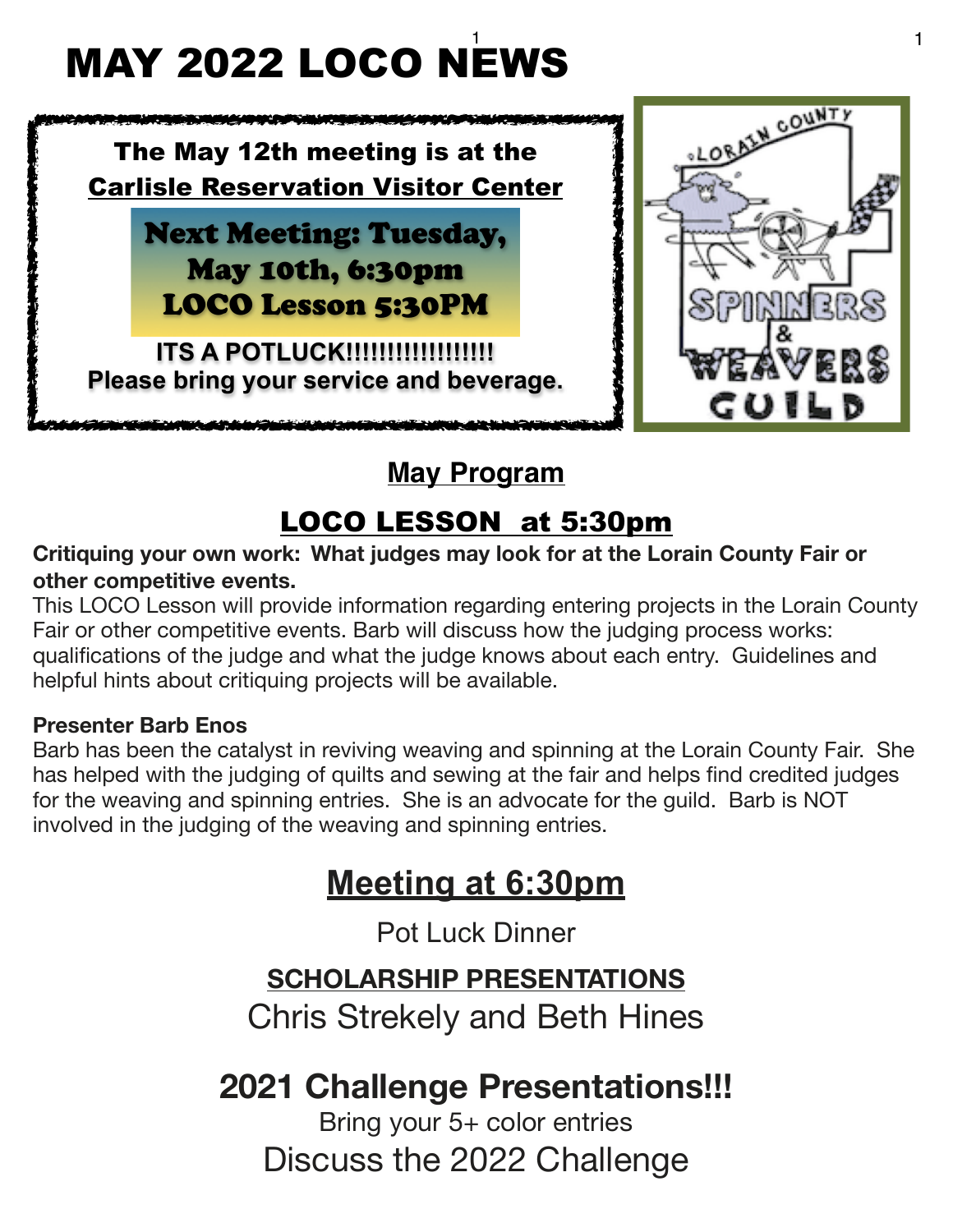May, 2022

President Perspective,

Hello all. This month has been very productive for me. I think we all have our groove back. Our May meeting will be a potluck and will start with a LOCO Lesson at 5:30 pm. Then our potluck starts at 6:30 pm. And, bring your 5 color challenge piece or pieces. No prizes, everyone is a winner.

**Library**: thank you to Jean Ohlenbusch for joining me at Ginko Gallery to downsize our library. Before my time, the library received numerous donations from a guild that was disbanding. We had numerous quilting and needlecraft books collecting dust. So many magazines - so little space. Jean and I bagged the books and I will be bringing them to the May meeting. **Bring a bag to take home some books**. Jean is updating our data base list. We hope in the future to bring books and magazines to our meetings so that members may sign them out without going to the library.

**Mill Hollow:** thank you to Missy, Betsy, Ann Davies, Elizabeth and Karen for participating in the Mill Hollow Herb-N-Handmade Fair. We were in the summer kitchen which gave us a cool breeze all day. We were able to sell Raffle tickets and did very well. We have a good start to the raffle.

**Dye Garden**: thank you to Betsy and Karen for meeting me at the dye garden. We weeded and assessed the garden. We need to go back one more time in late spring to check garden again and add mulch. We hope others can join. It is a great advertisement for our guild.

**2023 Challenge:** We are announcing our new challenge - Monochromatic Stash Challenge. Look for more information in the Newsletter and at our meeting. Thank you to the fourteen members who filled out the survey. There were six choices to pick from and monochromatic and using your stash were the top two.

**Correspondence:** make sure you take time to read our newsletter and check out our website. We have numerous people helping to keep you informed. I know I spend time thanking so many people, but it is important for our guild to see how many people make our guild the best it can be. Take time to thank our committee chairs and officers.

See you next week Barb Enos

### **On the lighter side:**

**I rescue yarn from being held hostage in a yarn store. I am not a hoarder - I am a hero.** 

**You don't spin because you are patient, you are patient because you spin.**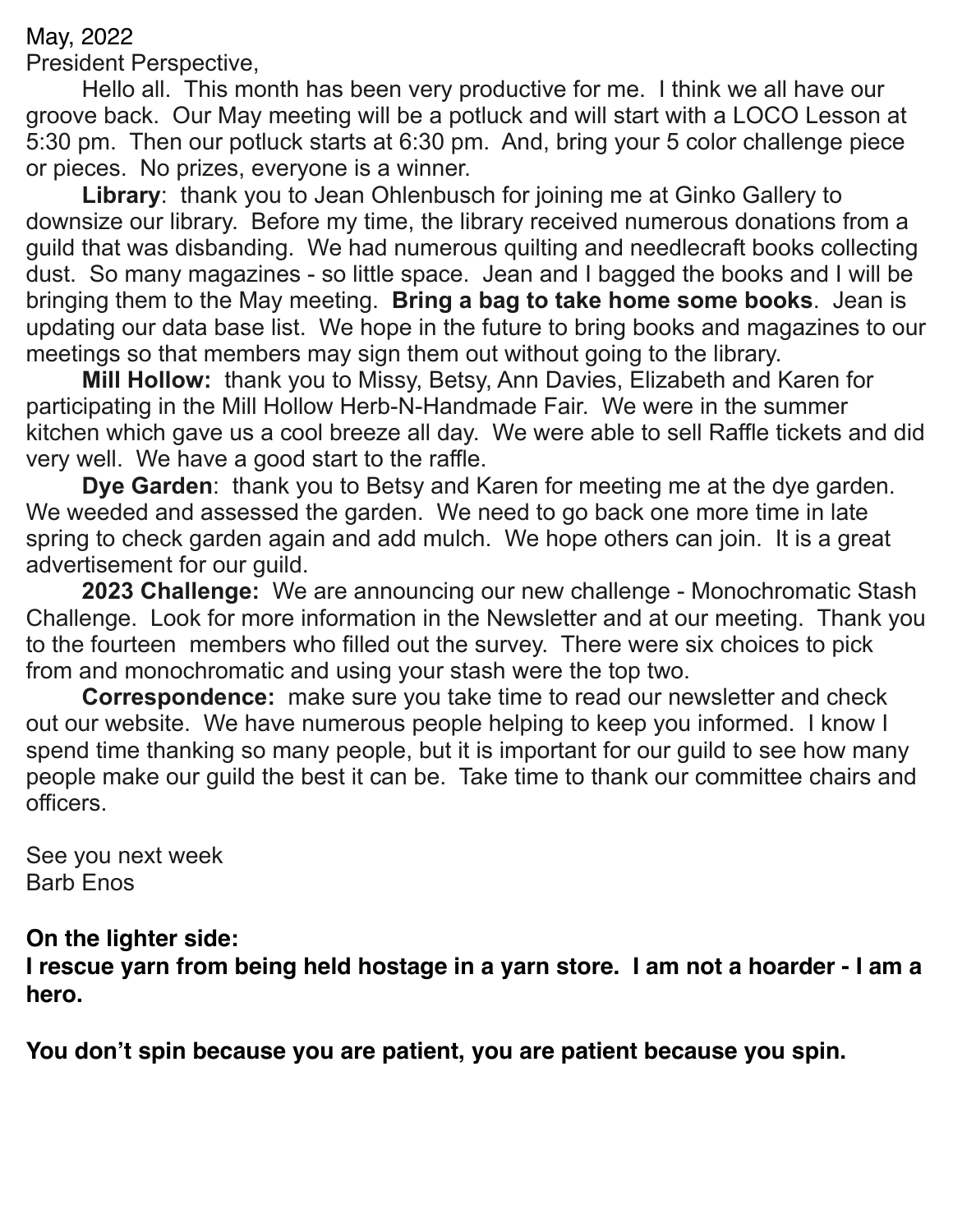The April meeting started at 7:03 with Nancy Kilkenny's Weaving Wisdom: How to plan a successful project. Twenty nine members took in some great information and saw her many beautiful projects.

President Barb went over the demonstrations and dates of up coming events.

After much discussion about our annual shawl raffle the guild voted to conduct 2 shawl raffles this year. Two shawls will be raffled to the public and two shawls will be raffled at the LOCO basket raffle guild meeting.

Guild members wanted to see LOCO Lesson make a come back. Barb will be presenting a lesson next month before our pot luck dinner.

### **MOTION 2022-3**

### **Jean moved and Irena seconded to accept the January minutes as published. Motion passed.**

Treasurer Missy reported our HWGA membership has been renewed.

Membership Jean reported membership drive starts next month.

Sunshine Chris reported 6 cards sent in March and 6 sent in April.

Workshop Sara reported the Sheep to Shawl demonstration is in full swing and plans are being finalized. If you want to participate now is the time to join a team or put one together. July will be a meeting demo, August 5 practice/demo at Medina County fair, and August 28th is the Lorain County fair demonstration. The committee would love to hear your ideas and thoughts on a future weave in / spin in.

Nancy went over Medina County demo schedule and could use a couple more helpers at the Great Lakes Fiber Festival May 28 & 29.

Ann Davies reminded everyone the Dye Garden needs cleaned up before April 30th Herb & Handmade Fair that LOCO will be demonstrating. Ann has been busy updating our website calendar.

Meeting closed with Show & Tell

Chris Bruce: 24 pieced placemats

Missy Merrill: Dye Day T shirts and yarn

Jean Ohlenbush: Bumberet towels

Jean Crawford: Defected Double Weave scarves

Nancy Page: dyed yarn

Elaine Jameyson: 6, 8 shaft dish towels including an ugly towel challenge, 3 tencel scarves woven from Barb's hand dyed warp

An interesting find from Ann D:

The Invention of Trousers (Oldest know trousers) [https://aeon.co/videos/unravelling-the-surprisingly-epic-story-of-the-worlds-oldest-pair](https://aeon.co/videos/unravelling-the-surprisingly-epic-story-of-the-worlds-oldest-pair-of-trousers)[of-trousers](https://aeon.co/videos/unravelling-the-surprisingly-epic-story-of-the-worlds-oldest-pair-of-trousers)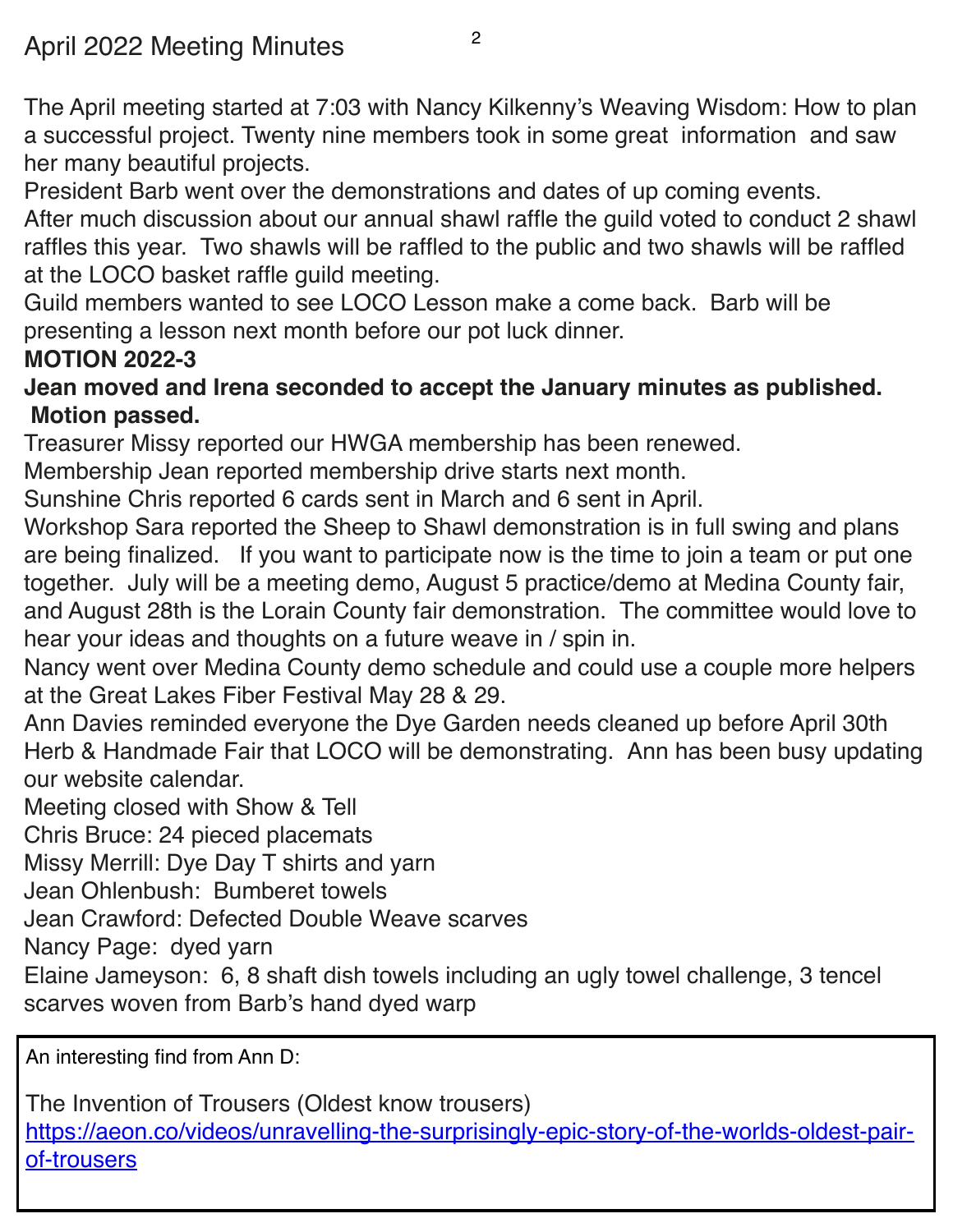## LOCO's 2022 Challenge

## Monochromatic Stash Challenge

Dig through your stash and create a project to share in May, 2023. The catch is, it must use a monochromatic color scheme or black and white scheme.

Don't have enough colors of yarn in your stash? We can have a Stash and Grab Party at one of our guild meetings. Talk to other members and see if they have a color for you. Then barter with a color they may have. More information to follow regarding the yarn swap. Or spend some time dyeing yarn.



Monochromatic color refers to a color scheme that is comprised of variations of one color. You can use any color to create a monochromatic color scheme. For example, adding white to red creates pink, adding black to red creates maroon, etc. Then, you could have a monochromatic color scheme of pink, red, and maroon.

### *Notes from Nancy Page from Medina!*

### **MEDINA GUILD DEMOSTRATIONS**

I would like everyone to take a look at the demo list either here in the newsletter or on the website for any updates. If you can help, that will be wonderful. Demonstration are great fun and I learn so much from fellow members. IF you are unsure about what is needed drop me a line. I will post more information as I get it. Below are the demonstrations that we need people to show their fiber. Please let me know if you are coming, so I know who to contact if there are any changes.

**HEARTS AND HARMONY, Sunday June 5,** 12 to 5 at the Brunswick Historical Fam, 4613 Laurel Road, Brunswick. Come enjoy a relaxing time, with music and company, there will be a ceremony of remembrance and a butterfly release. As we remember family and friends that we have lost over the past 2 years.

**Juneteenth Celebration in Oberlin, on Saturday, June 18,** will be at the Old Gas House. Address is 291 S. Main Street. This is the site of the Underground Railroad Museum in Oberlin. Show up about 10a., not sure how long we will be there but we always have a great time with our sister guild.

#### **These two are costumed-long skirt, blouse and apron.**

**Streetsboro Bicentennial, August, 20 & 21.** I am still looking for members to demonstrate Starting about 11a. both days. I would like to have a member be the goto person and about 3 or 4 demonstrators. Spinning, Weaving, etc. as long as it is fiber. Also if someone has a tent that would be good, for our ever changing weather.

**Weymouth, September 17**, I have had one person say that she would demo, but it would be nice if she had some company. So if you are not going to Dye Day, think about spending the day in original county seat of Medina, and it is a double treat if you like garage sailing. Demo is inside the Weymouth Preservation Society Building. Set up between 8 & 9a. done by 2p.

cont. net page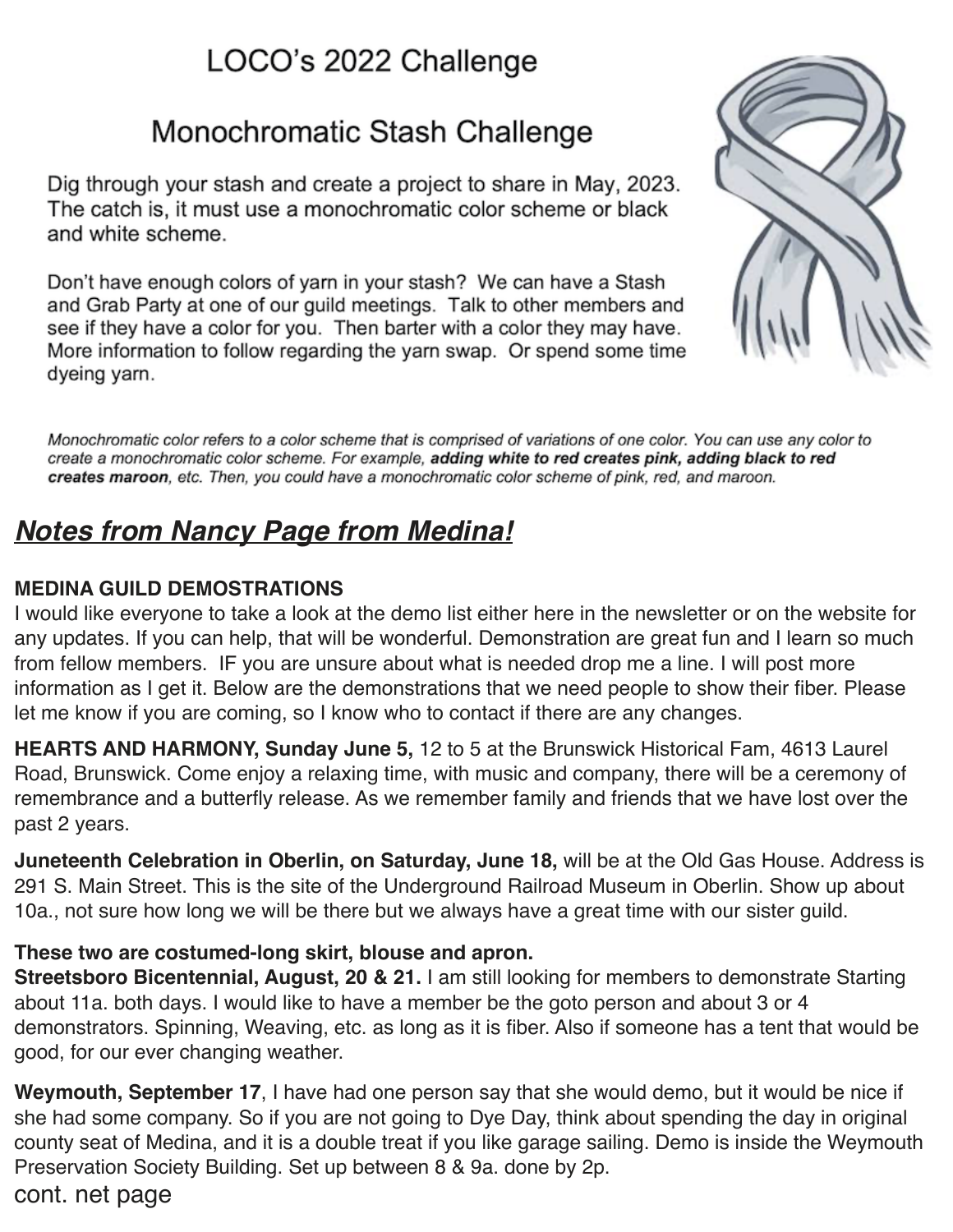**Case-Barlow Farm in Hudson, Sept 18,** I still need members willing to demonstrate. While it would be nice to have a explanation of dyeing, We will take any fiber artist. Spinning, Weaving, Crochet, Knitting, etc..I still need to confirm start time.

**OSU-Ag Day is September 23,** at the Medina Fair Grounds. This is an all day project, Start time is @ 9a we will be showing 3rd grade school kids how to spin and weave. They will be coming through in groups @ 30 or so. If you are interested I need to know by May 10th. I will need your name and T-shirt size, shirts are men sizes. They will provide the shirt and lunch. I will keep you up to date as more info becomes available.

### **LAKES FIBER SHOW-BOOTH**

Come to demo and share at the booth, Bring a project and a chair. There are food trucks, and I will have water, If you want to sell, please let me know so your name can be added to my square reader. Items for sale must have your name and price. This is so sales can be recorded.

### **GREAT LAKES FIBER SHOW-VOLUNTEERS**

Thank you all for stepping up you all are the best. I will be sending out reminders of what you volunteered for soon.

### **MEDINA-SHEEP TO SHAWL DEMOSTRATION**

**August 5, 10 to 2**, If you arrive before 9a., you can drive up and drop off your equipment, then go park. At the Medina Fair, we will be demonstrating preparing washed wool for weaving a scarf or shawl by showing the different methods of carding, combing, drum carding, then spinning the fiber, Then winding on to the bobbins for weaving. This is to show the process to make a garment. We will have a speaker, to tell them about the shearing and washing and to explain what we are doing. So If you just want to come spin, knit, crochet, weave on your own that is okay too. You do need to get your name to Beth Hines or Nancy Page to get admitted to the fair grounds for free.

### **LORAIN-SHEEP TO SHAWL DEMOSTRATION**

**August 28, 10 to 3.** The same demonstration is planned for the Lorain County Fair in Wellington. If you arrive before 9a. you can drive up and drop off you equipment, then go park. It would be wonderful if members of the Medina Guild could a GREAT ssemble a group to also demonstrate there. Right now there are two groups, signed up. It would be great to have a third group. This is not a competition, it is a of showing different methods to get to the same goal. We hope to have finished the work on the Medina Fair Shawl to show at this demonstration. For entry to the Lorain County Fair

**Please remember to shop at the Woolery thru the icon on our** homepage, **<http://locoguild.com>**